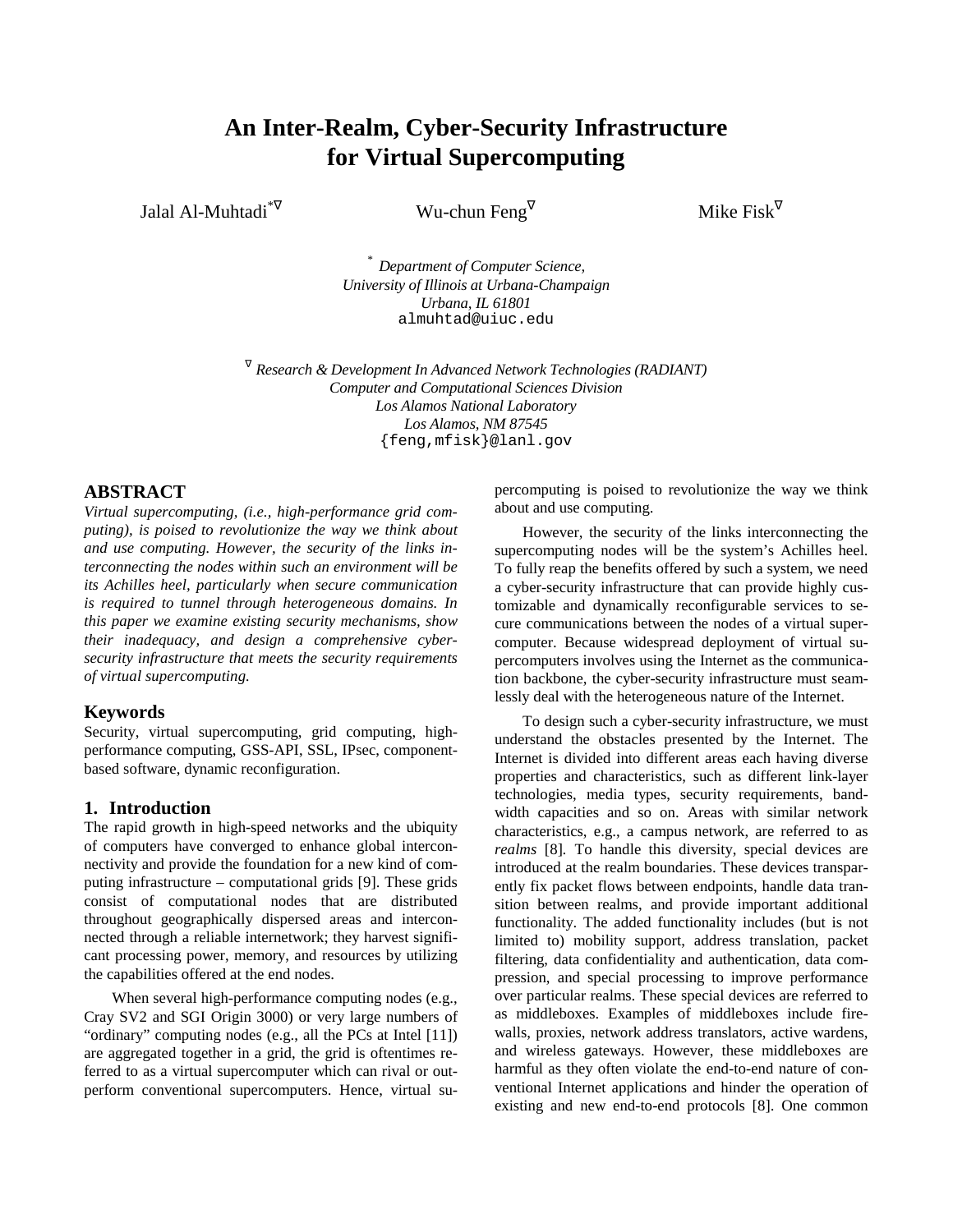example is the Network Address Translation protocol (NAT) [6] [22]. NAT allows a private network of devices with non-global IP addresses to connect to the Internet by sharing a limited number of global IP addresses. The NAT gateways translate between internal IP addresses and corresponding global addresses. This simple address translation breaks many upperlayer protocols. For example, the control connection for ftp transmits the IP address and TCP port to use for the data connection which is made in the opposite direction [20]; therefore, for



**Figure 1: Relative Location of Security Mechanisms in the Protocol Stack**

#### **2. Background**

ftp to work, the NAT gateway has to intercept the IP address and TCP port values and modify them. Additionally, since NAT requires modifications to the packet headers, security mechanisms like IPsec's Authenticated Headers (AH) [15] cannot be used in conjunction with NAT.

Hence, we advocate a cyber-security infrastructure that not only supports advance negotiation and establishment of a secure session between the endpoints; but also enables the discovery of middleboxes and allows the endpoint to negotiate security requirements and request specific functionality from these middleboxes. Further, it features support for negotiating and establishing end-to-end and/or hop-to-hop security associations. Such a cyber-security infrastructure has applicability to general Internet environments, but our focus in this paper is on virtual supercomputing.

Moreover, the concept of a virtual supercomputer provides support for multiple access points. This allows ubiquitous access to virtual supercomputing services, providing users with services anytime and anywhere using low-end machines or even mobile devices, like handheld computers and mobile phones. This puts an additional burden on the cyber-security infrastructure, requiring it to be able to adapt to environments with scarce resources and evolve once more resources become available. Additionally, the infrastructure should not be inherently dependent on IP as there exist many other environments that do not necessarily use IP for communication, e.g., wireless telephony and distributed sensor networking [7].

The remainder of this paper is divided as follows. Section 2 provides some background information on existing security solutions. In Section 3 we mention the limitations of existing security mechanisms. In Section 4 we discuss the requirements for a cyber-security infrastructure for virtual supercomputing. Next, we discuss our system's architecture in Section 5, followed by a brief description of our prototype implementation in Section 6 and conclusions in Section 7.

Several security mechanisms have been devised mainly to retrofit security into the Internet and existing distributed systems. A security mechanism defines and implements a set of protocols for preventing or detecting security threats. Kerberos [19] is a security mechanism developed at MIT during the mid-1980's to provide users with a single signon to the network and protect authentication information from masquerading. Kerberos, however, only supports symmetric cryptography; hence, it does not scale well to large distributed environments. As a result, a number of Kerberos extensions have surfaced. SESAME (Secure European System for Applications in a Multi-vendor Environment) [13] is an extension to Kerberos that provides additional services, such as the use of digital signatures for login and the handling of access control privileges.

While Kerberos and similar technologies provide comprehensive security services at the application layer, there are other security technologies that concentrate on particular components of the network. SSL (Secure Socket Layer) or TLS (Transport Layer Security) [5] implements security just above TCP. SSL makes use of TCP to provide a reliable end-to-end secure service. IP security or IPsec [15] provides improved security to the Internet Protocol. This includes authenticating IP packets and providing data confidentiality and authentication to the IP packet's payload. Figure 1 illustrates the relative location of the above security mechanisms in the protocol stack. Note that the shaded boxes in Figure 1 represent the security mechanisms.

GSI (Grid Security Infrastructure) [10] is a security architecture for grids that can support several underlying security mechanisms.

## **3. Limitations of Existing Systems**

Many of the security approaches mentioned in the previous section offer security as an all-or-nothing option. In some cases, "exportable" security provides a lower level of security for use over international boundaries.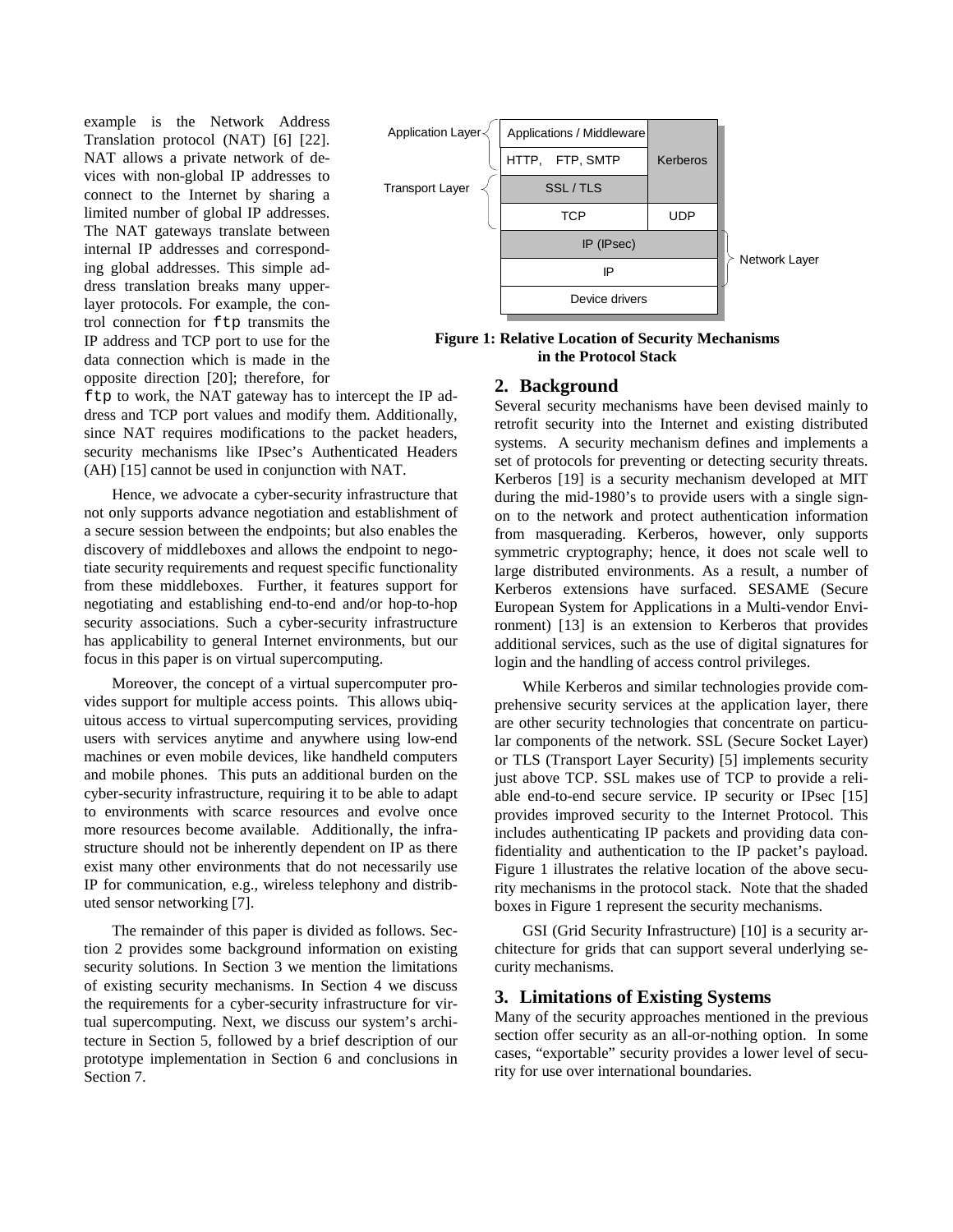

**Figure 2: The WAP Security Gap**

Another common problem, particularly in the use of SSL and IPsec tunneling over different realms, is the introduction of *security gaps* as described by Ashley et al. [1]. Ashley et al. note that security gaps appear when a secure session is terminated prematurely. A common example of that is found in the Wireless Application Protocol (WAP) [23], which is a standard for delivering information and services to wireless devices such as mobile phones and handheld devices. WAP-enabled devices can access Internet services through a WAP gateway. For secure connections, a secure session is established between the wireless device and the WAP gateway (Figure 2). An SSL session is then established between the WAP gateway and the application server providing the requested service. Due to the termination and reestablishment of the secure sessions, data resides in an insecure state on the WAP gateway.

We argue that security gaps are introduced in any secure path going through one or more middleboxes that need to perform some processing on passing data packets. For example, when IPsec tunneling is employed to secure communications between two networks or gateways (rather than end-to-end) as illustrated in Figure 3, at lease two security gaps are introduced. There are several reasons for doing this. First, it reduces the administrative overhead that results from configuring IPsec on individual machines. Second, it allows the middleboxes that often exist at the boundaries of local networks to function as expected. These include NAT gateways, packet or content filters, proxy firewalls, and WAP gateways.

While this type of IPsec deployment protects data transmission over the Internet, it provides no protection against malicious insiders. Malicious insiders can exploit information destined to inside users and leak it outside the local network. In a survey of 1,225 information security managers, the greatest threat to their networks was virus infections followed by abuse of access privileges by employees [3].

It is also worth noting that IPsec only provides mandatory security. That is, the security policies and attributes are defined by the organization's security officer or system administrator. End applications and users cannot customize the security policies and attributes to meet their particular needs.

While GSI [10] provides secure authentication and communication for grids, it does not attempt to discover middleboxes and negotiate security with them. As a result, security gaps could surface, particularly in cases where some grid resources and nodes exist in a local network behind a firewall. Further, the adaptability of GSI is limited making it hard to port it to lightweight devices with limited capabilities.

## **4. Requirements**

We advocate a cyber-security infrastructure that incorporates greater flexibility, adaptability, and customizability. When it comes to security, one size does not fit all. Hence, the security architecture deployed must be able to adapt to environments with extreme conditions and scarce resources, as well as evolve and provide additional functionality when more resources become available.

Further, with many different security technologies surfacing and being deployed, the assumption that a particular security mechanism will eventually prevail is flawed. For that reason, it is necessary to support multiple security mechanisms and negotiate security requirements. We also aim to reduce or eliminate the security gaps mentioned in the previous section.

While it is necessary to have some security policies mandated by the organization to meet its goals and provide a uniform level of information assurance, end applications



**Figure 3: Security Gaps in Current IPsec Implementations**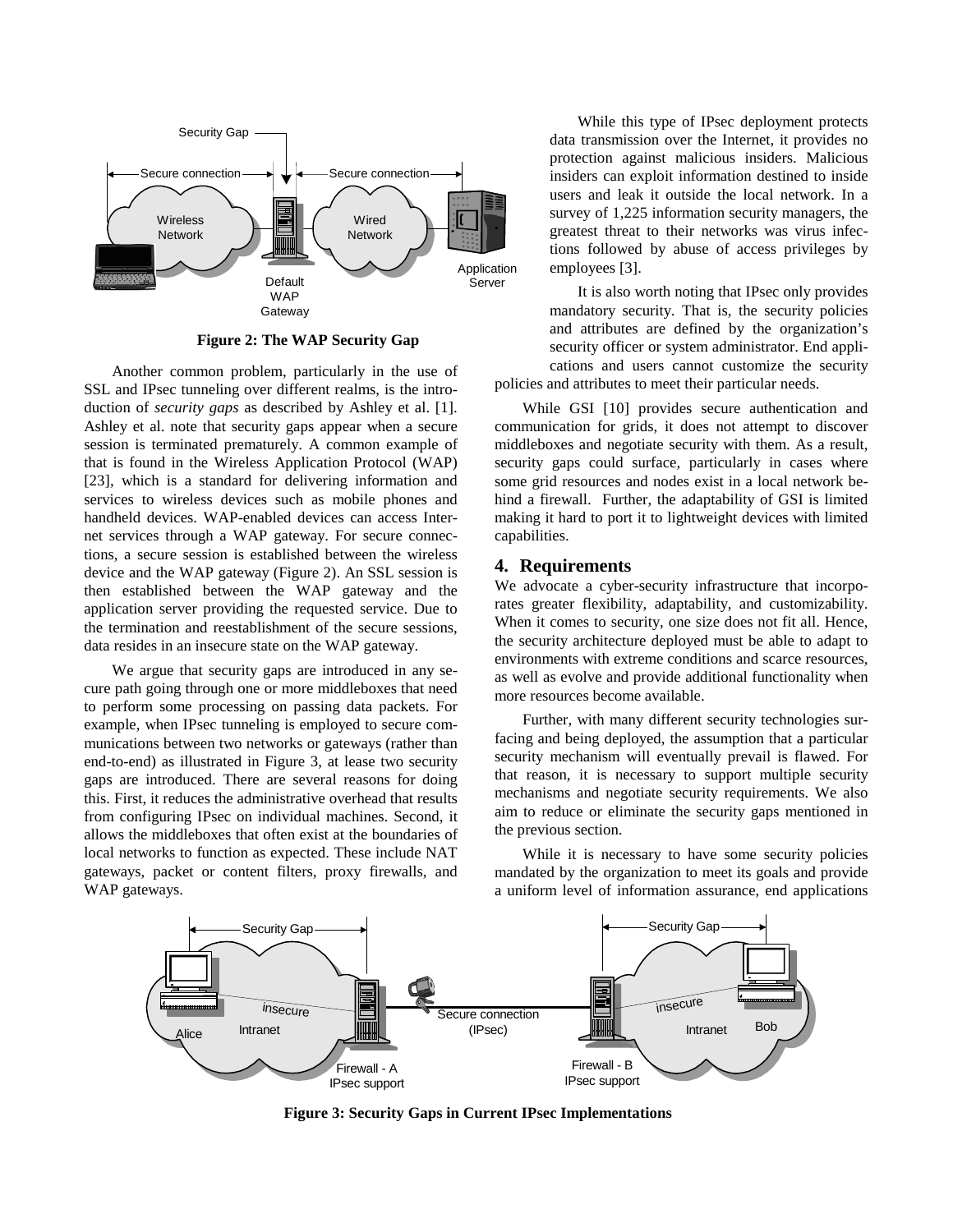

**Figure 4: System Design**

or users should be able to specify discretionary security and define their own security policies depending on the sensitivity of the information they wish to transmit. Additionally, discretionary security provides an additional line of defense in case the mandatory security is subverted due to an error on behalf of the system administrator, for example.

#### **5. System Architecture**

In addition to meeting the requirements mentioned in Section 4, we aim to base the security services in our system on available and proven technologies, thereby granting us flexibility and secure interoperability with existing systems. We, however, plan to enhance these technologies with a component-based design of a cyber-security infrastructure that includes the discovery of middleboxes and the negotiation of security requirements. Figure 4 illustrates the system's architecture, which we describe in this section.

## **5.1 The Lightweight Core**

The system exports three sets of APIs that are available for applications' use. These APIs are GSS-API (Generic Security Services API [17][18]), CM-API (Component Management API) and SI-API (Session Initiation API). These three components together make up the lightweight "core" of the system. This lightweight core would be pre-loaded in all devices. Additional functionality and capabilities could then be loaded on demand into this core, allowing it to expand and evolve.

## **5.2 GSS-API**

The GSS-API exports a uniform, generic interface for providing security services from an underlying security mechanism. The GSS-API functions at a level independent from both the underlying security mechanism and programming environment. This abstraction enables security mechanisms to be removed, added, and updated without affecting the applications. Moreover, unlike SSL and IPsec, GSS-API security services are independent from the communication protocol suite being used. GSS-API has already been used with many security mechanisms including Kerberos, SESAME, SPKM, DCE and others [2]. The independence of GSS-API from underlying mechanisms permits extending the GSS-API to support an arbitrary list of underlying mechanisms. Further, this can be done dynamically such that the necessary security mechanisms or cryptographic functions are loaded on demand. Hence, only the functionality needed at a certain time is loaded. Additionally, this facilitates the incorporation of new security technologies and bug fixes as they become available.

To support several security mechanisms at once and to be able to dynamically query available mechanisms and load/unload them as necessary, we follow the guidance of [21] in which the GSS implementation consists of two parts: (1) the GSS-API shim layer, providing no security itself, but exports the standardized interface, and (2) underlying security mechanisms and supporting cryptographic profiles are added to implement the actual security services.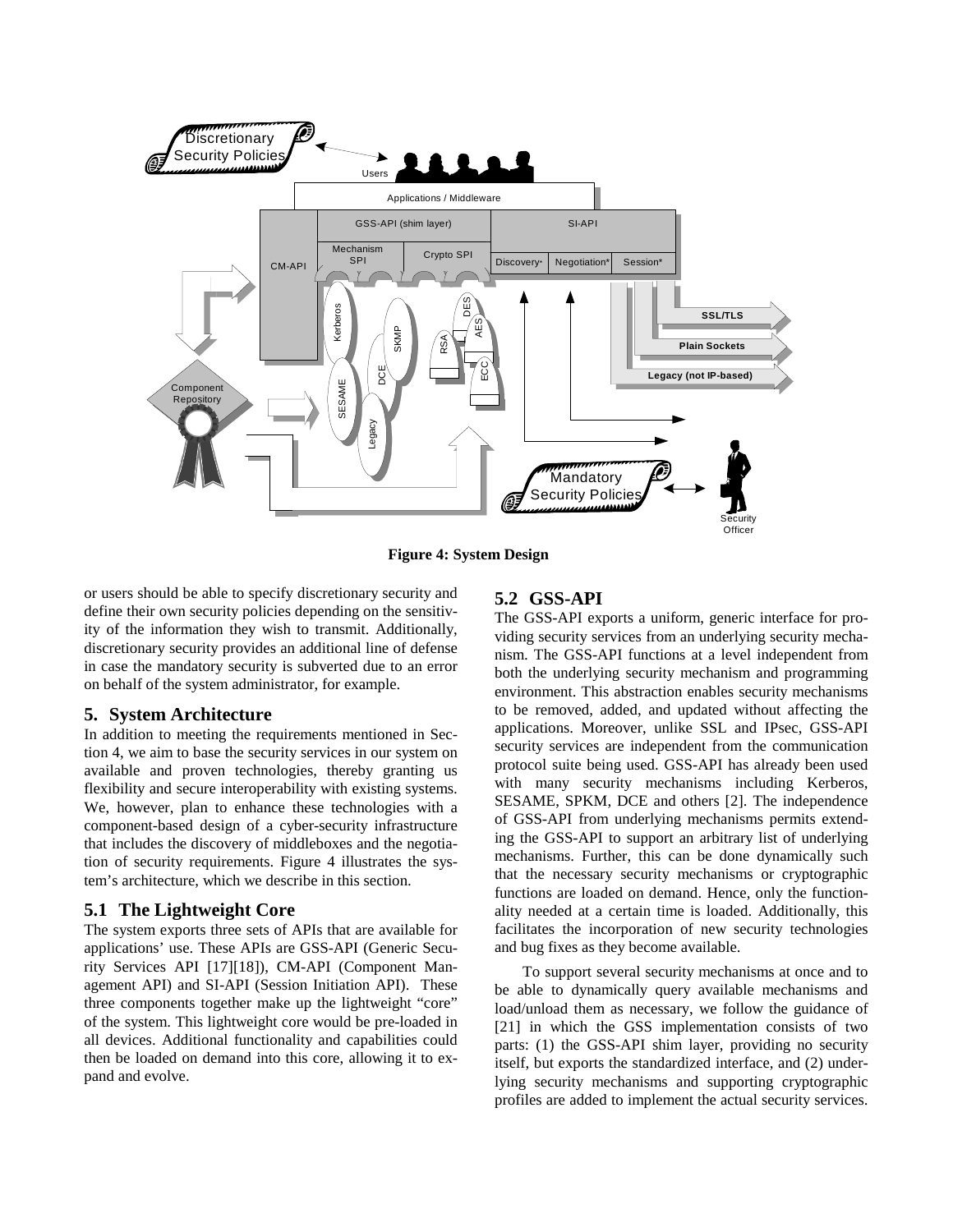In between these two layers, there exists SPIs (Service Provider Interfaces) that allow the GSS to locate and query the different security mechanisms and cryptographic functions.

# **5.3 Loadable Components and the Component Repository**

Security mechanisms and cryptographic functions are implemented as add-on components. These components are not part of the pre-loaded lightweight core. Rather, they are loaded whenever their functionality is needed. Alternatively, a machine with sufficient resources that is expected to request many security services and establish several security associations with other devices, a firewall for instance, may choose to preload the necessary functionality as soon as it is bootstrapped. The component-based architecture accommodates both cases and boosts the adaptability of the system, allowing it to unload unnecessary functionality to compensate for shortages in resources and to reload that functionality once resources become more available.

The components that implement additional functionality are stored in a component repository. This repository is certified by a trusted certificate authority to prevent the loading of malicious components. A trusted repository should digitally sign its components to prove their authenticity and protect them against tampering. Component repositories can be stored locally or remotely.

## **5.4 CM-API**

Since the various functionalities (including the security mechanisms and cryptographic libraries) are represented as components, a Component Management API is provided to facilitate the management, loading, unloading and reconfiguration of components as well as the validation of component repositories. The CM-API exposes an interface for the security-aware applications to manipulate and manage available components. The CM-API is also utilized by the GSS-API to load and unload needed functionality on demand.

## **5.5 SI-API**

…

Session Initiation API (SI-API) provides a session-layer library for applications. It can be used for the discovery of middleboxes and for negotiating security requirements between these middleboxes. Section 5.7 describes the discovery process. This API can be used to establish a communication session. This communication session can be based on plain sockets (in conjunction with GSS-API services to secure transmitted data) or it can use SSL for interoperability with existing systems.

The SI-API exports a simple session library for applications' use, as the following pseudocode illustrates:

```
//sample application
s = session_new();
```

```
// callback function to handle
  // authentication, etc.
session_register_ui_callback(s,
               &my_user_prompt);
session_connect(s, uri, policy, RELIABLE
               CONGESTION | HOP_ENCRYPTION);
sock = session filename(s);//if we need to send an address to the
  //other end
t = session_get_my_opaque_addr_token(s);
write(sock, t);
write(sock, …);
```
In the pseudocode above, session\_connect() triggers the necessary discovery and negotiation and calls the UI callback as needed, for authentication and other purposes.

# **5.6 Security Policies**

…

Implementing state-of-the-art security mechanisms and technologies is not enough to construct a truly secure computing environment. Due to the complexities found in both the physical and virtual worlds, cyber-security infrastructures should take into considerations the various principals that populate a particular domain and the complex relationships among these principals. These principals may include files, objects, resources, machines, and people with different ranks, security attributes and roles. A truly secure environment must define well-structured rules and practices for regulating and managing principals and the complex relationships between them.

In our system, we support two types of policies: mandatory and discretionary. Mandatory policies, which are set forth by the administrative domain's security officer, reflect the organization's security goals. These policies generally dictate what the minimum levels of security are for the administrative domain, which mechanisms are allowed to be used by which users, which component repositories are allowed and which are forbidden, etc. It is possible to assign users different roles and security attributes and lay down different policies based on these attributes.

While it is essential to lay down a system-wide mandatory policy, a discretionary policy allows users and end applications to define additional security requirements. Supporting discretionary policies is important because, in many cases, only users can assess the real value of data being received or transmitted; and therefore, the users are in the best position to determine the necessary level of security beyond mandatory security. Further, it is counterintuitive to apply the same security services on all types of transmitted data. If conflicts between the mandatory and discretionary policies arise, then the more restrictive policy takes precedence.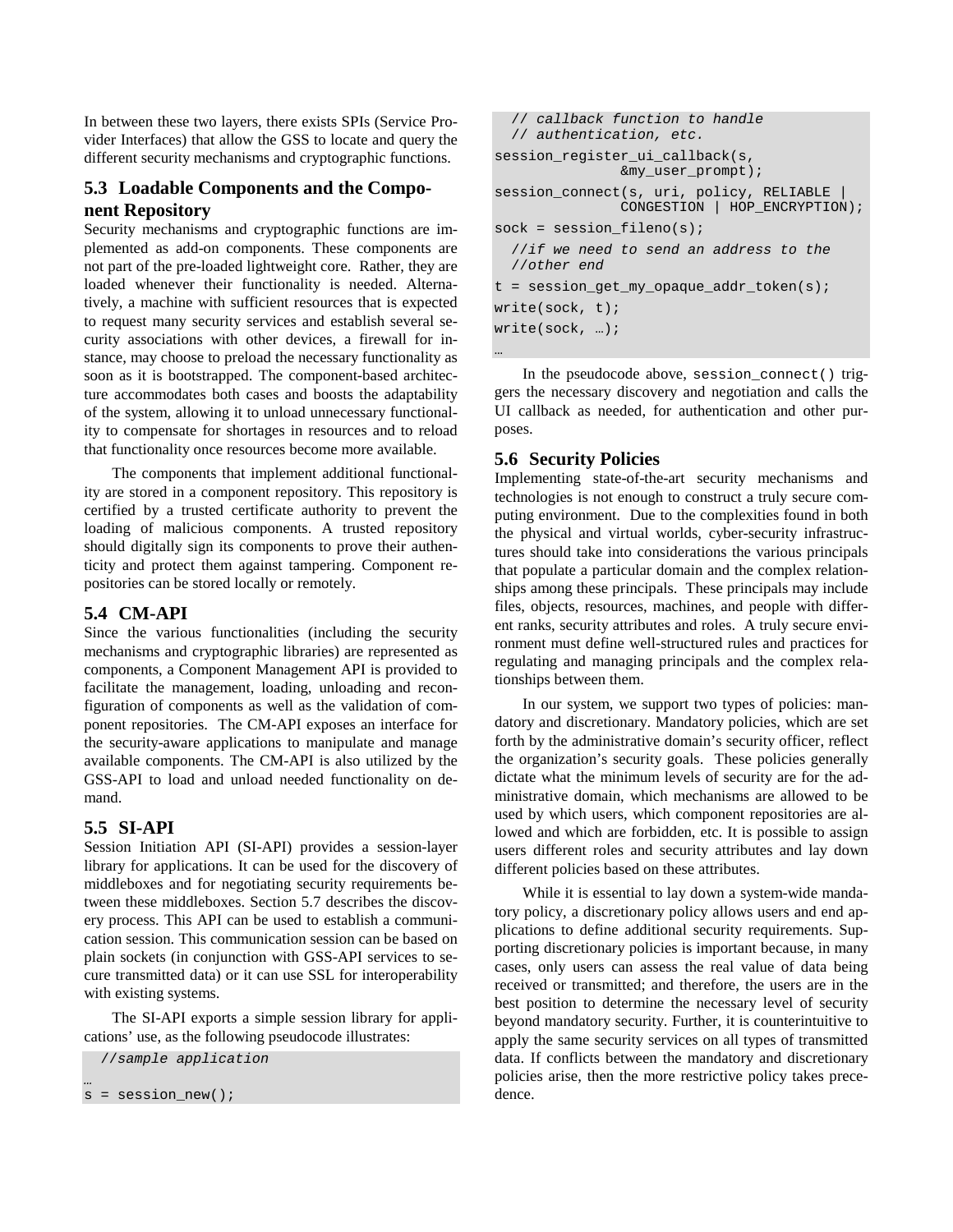Users or applications can have policies that specify which loadable components are preferred and which are prohibited, as well as associating particular policies with certain protocols.

## **5.7 Discovery of Middleboxes**

The discovery of middleboxes can be achieved by employing a session signaling protocol as suggested in [8]. Requirements for the discovery of middleboxes are addressed in [16]. We give an overview of how such a protocol works in our infrastructure.

If two endpoints (*A* and *B*) decide to communicate securely, the sender *A* initiates the session-layer signaling protocol by sending a special "discover" request along the path to the end destination (see Figure 5). In this scenario, we assume that endpoint *A* supports security mechanism *X*. Middleboxes along the path reply to the "discover" request to indicate their presence and their security requirements, if any. In the example depicted in Figure 5, the first middlebox along the path is a firewall. If this is the firewall at the



**Figure 5: Discovery of Middleboxes**

boundary of endpoint *A*'s realm it will probably have particular security requirements for outbound traffic. In the example shown, the firewall supports mechanisms *Y* and *Z* and requires all outbound traffic to use one of these mechanisms. The Firewall responds to the "discover" request announcing its existence and the supported security mechanisms (*Y* and *Z* in this case). Since there are no common mechanisms between endpoint *A* and the firewall, only partial negotiations take place at this time. Proceeding with the discovery process, eventually endpoint *B* will respond and communicate its presence and supported mechanisms (*X* and *Y*). Now, endpoint *A* can negotiate the establishment of two layers of security: an end-to-end security session established at endpoint *A*, using mechanism *X*, with the intention to terminate only at endpoint *B*. The other layer is another secure session that is established at midpoint 1 (the firewall) until endpoint *B*, using mechanism *Y*, to meet the additional security requirements imposed by the firewall on outbound traffic. Note that no security gaps are introduced in this scenario.

Similarly, some networks may be protected by firewalls or proxies that require certain forms of authentication before network traffic can pass through them. The discovery protocol can locate such firewalls and negotiate a sufficient GSS-API based authentication mechanism.

Figure 5 also depicts a scenario in which a NAT gateway exists somewhere along the path. Likewise, the NAT announces its presence, and negotiations kick-in during which the destination IP address and port are communicated, allowing the NAT gateway to deliver the data to the original destination without introducing security gaps (through tunneling, for example). Alternatively, RSIP (Realm Specific IP) [4] and similar protocols can be employed in place of NAT. RSIP is a proposed standard that allows a system to allocate a global address from a local gateway. The system then uses that global IP for outside communications but tunnels the traffic to the local gateway. In the reverse direction, the gateway maintains a table of allocated addresses and tunnels incoming traffic to the appropriate local system.

#### **6. System Implementation**

We have implemented a prototype of the described cybersecurity infrastructure. We refer to the prototype implementation as IRIS (Inter-Realm Infrastructure for Security). Our implementation is in Java. We have used Java for its crossplatform compatibility, which allows IRIS to be ported easily to the heterogeneous nodes that constitute a virtual supercomputer. Additionally, Java is gaining grounds in the mobile world allowing IRIS to be ported to mobiles, handheld computers and embedded devices.

In our current prototype, the component repository is implemented as a standalone server on the network. Components can be queried and downloaded remotely. Since